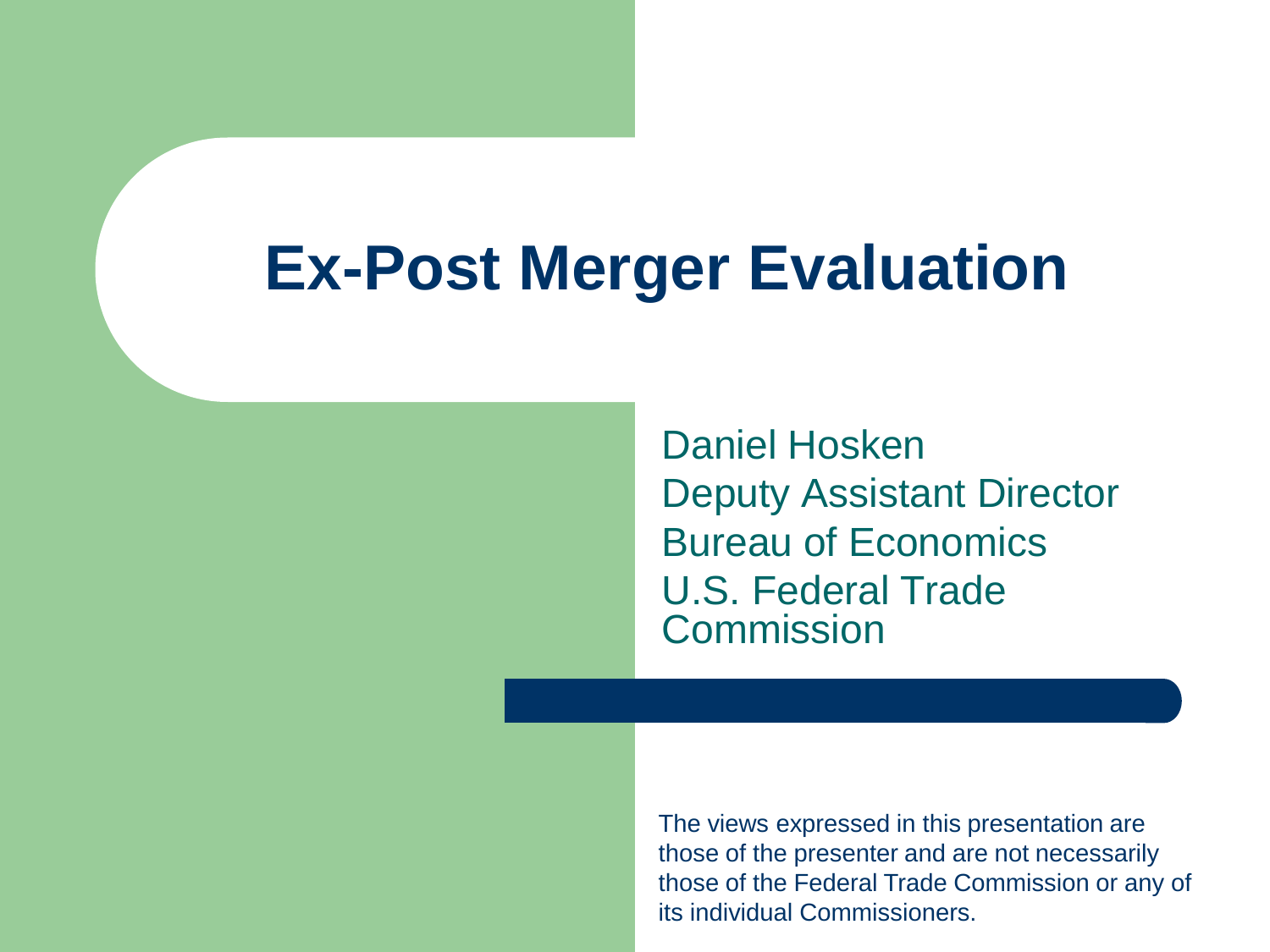# **Why Study Old Mergers?**

- Expensive use of agency resources
	- Most studies do not directly lead to law enforcement.
- Case Study
	- How can results from a single merger study be generalized?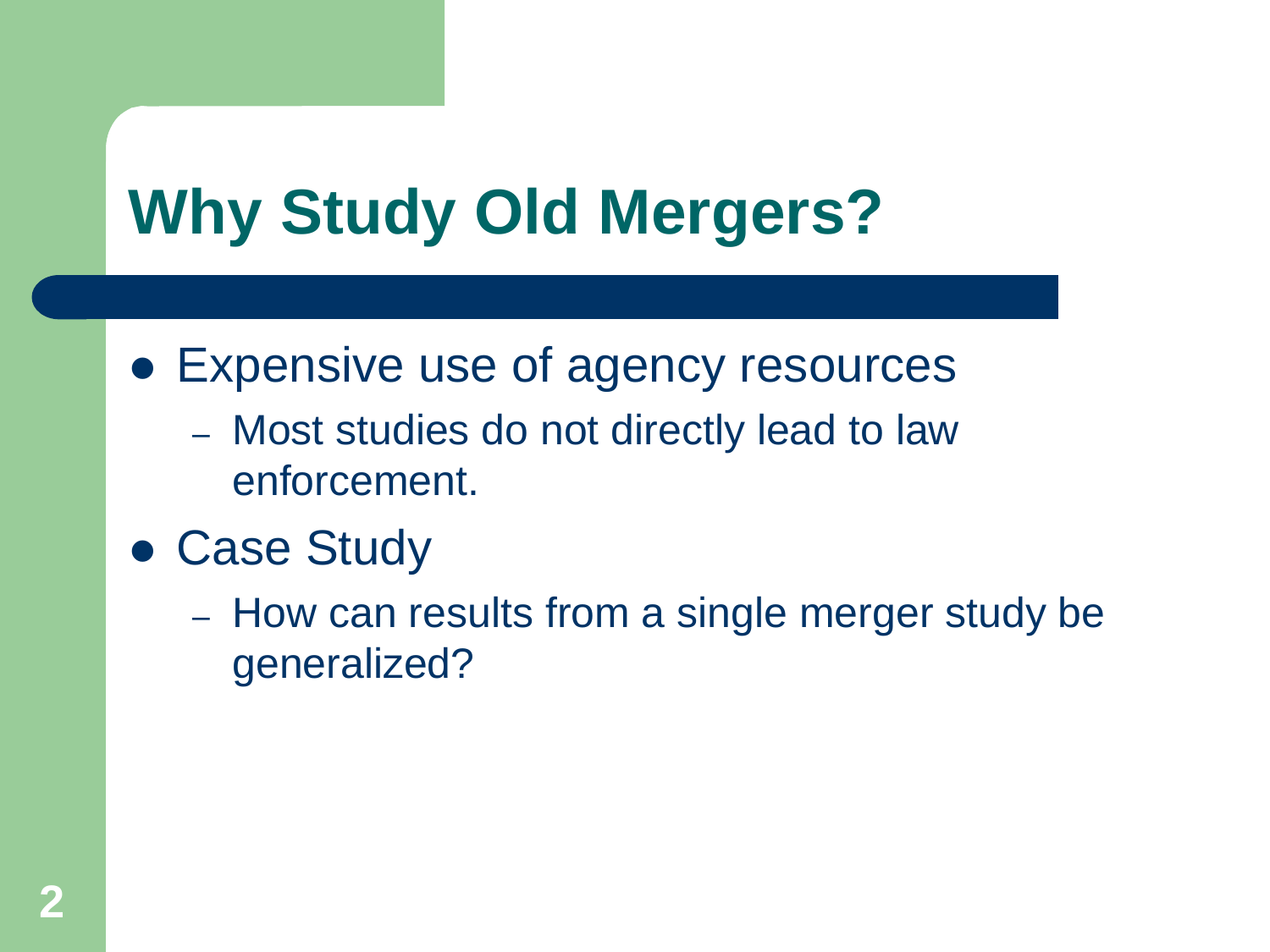# **Why Study Old Mergers?**

- Evaluate Enforcement
	- Is agency aggressive enough?
	- Too aggressive?
- Improve Enforcement Methodology
	- Prospective Merger Review Difficult.
	- Evaluate methodological tools used in prospective merger analysis
- Training
	- Empirical skills gained from studies benefit enforcement mission.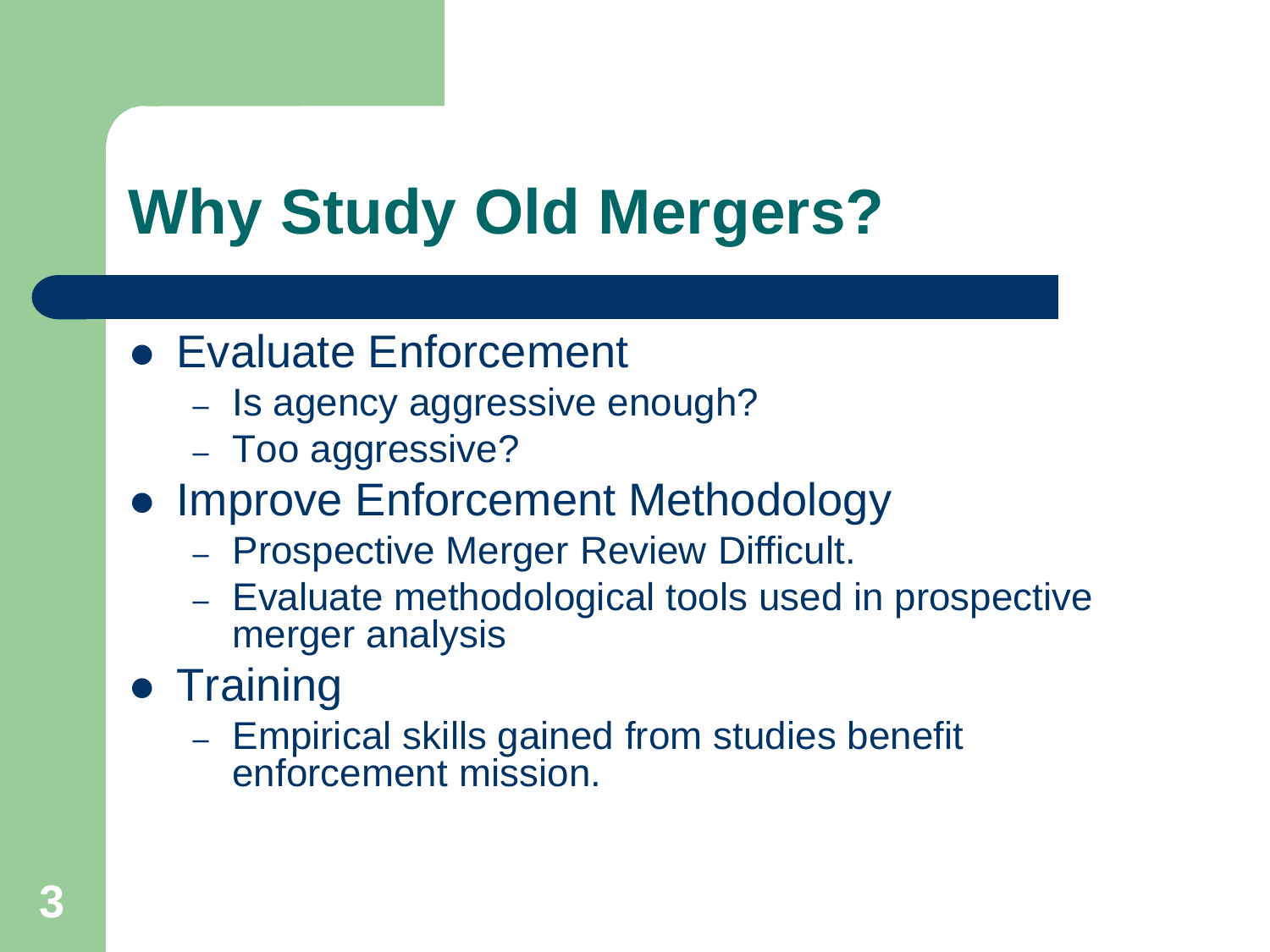# **Rest of Talk**

- **Policy Evaluation**
- **Retrospectives in two key industries** 
	- Hospitals
	- Petroleum
- **Other Studies** 
	- Retailing
	- Consumer Products
- **Divestitures**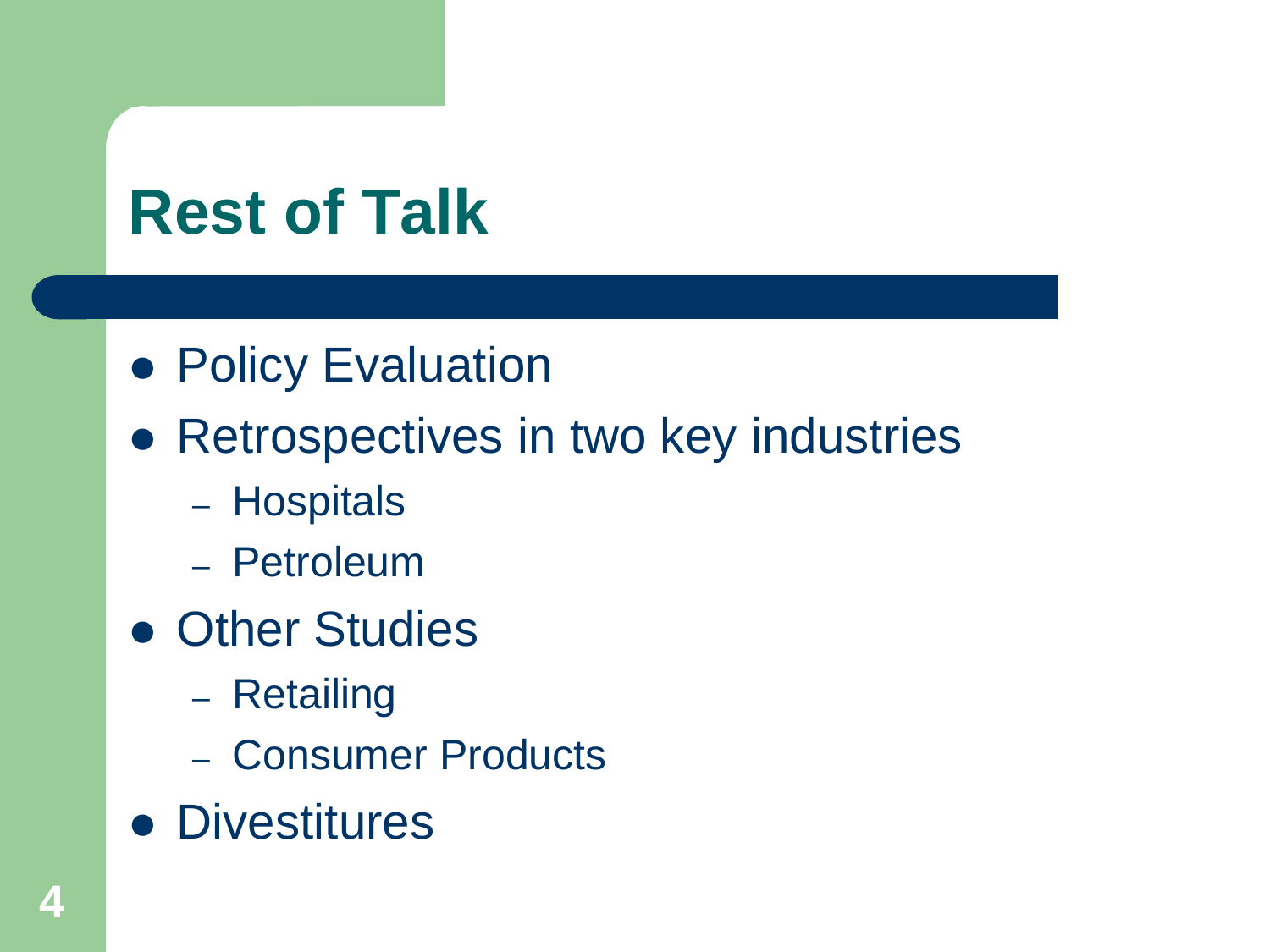# **Policy Evaluation: Study Design**

- Literature does not measure price effect of *average* merger
	- More than 96% of mergers in U.S. cleared without a second request (*HSR Report FY 2012*)
- Goal: Evaluate agency decision making on the enforcement margin
	- Cases where agency/court allowed merger but seriously considered challenging.
- Conduct Many Studies
	- If prices increase, on average, following mergers on the enforcement margin, then enforcement is not aggressive enough.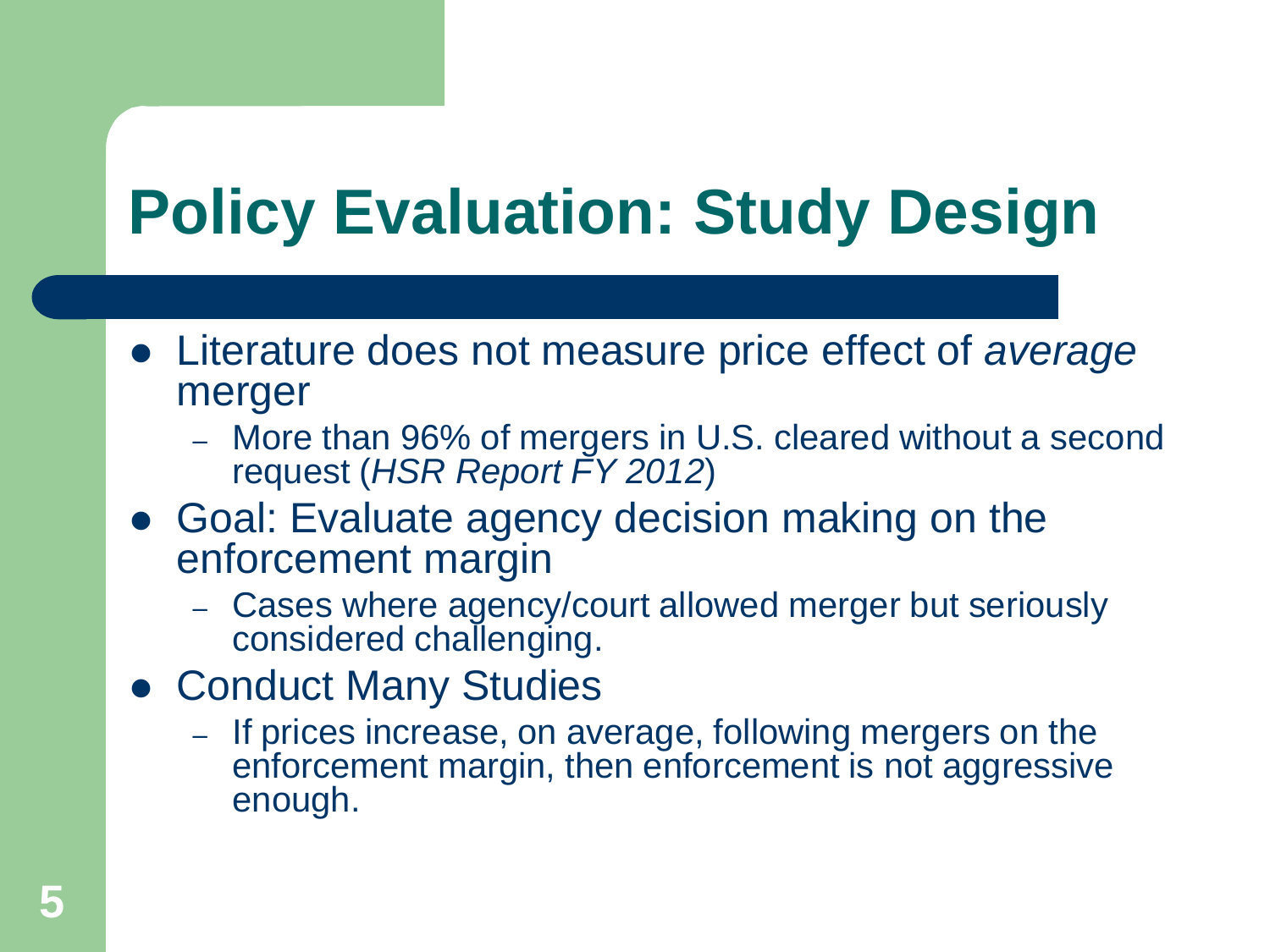#### **Hospital Merger Enforcement 1990s**

• Most cases decided on geographic market

- Elzinga-Hogarty Analysis
	- Measure flow of patients into and out of region
	- Increase region size until flows into and out of a region are small
	- In hospital industry, this technique generated large geographic markets
- DOJ and FTC lost 7 consecutive hospital mergers in late 1990s, essentially stopped challenging hospital mergers.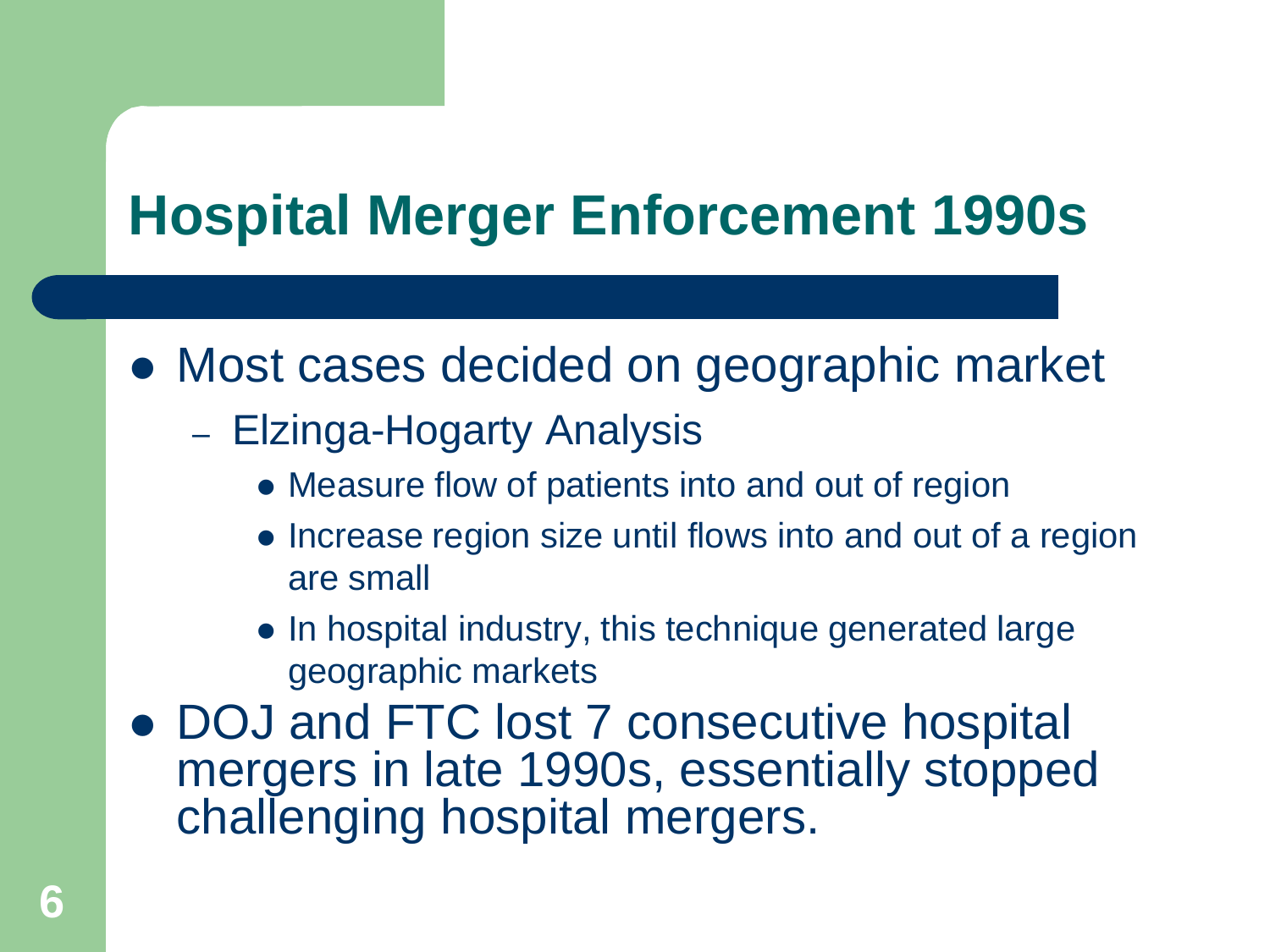# **FTC Hospital Studies**

- In 2002, then FTC Chairman Muris decided to conduct retrospective analyses of a number of consummated hospital mergers.
- Subpoenaed data from hospitals and insurance companies.
- Estimated the price effects resulting from four hospital mergers
	- Three Bureau of Economics working papers: 293, 294, 295 available at <http://www.ftc.gov/be/econwork.shtm>.
	- Special volume of *International Journal of the Economics of Business* (2012) includes these studies and other hospital merger related papers.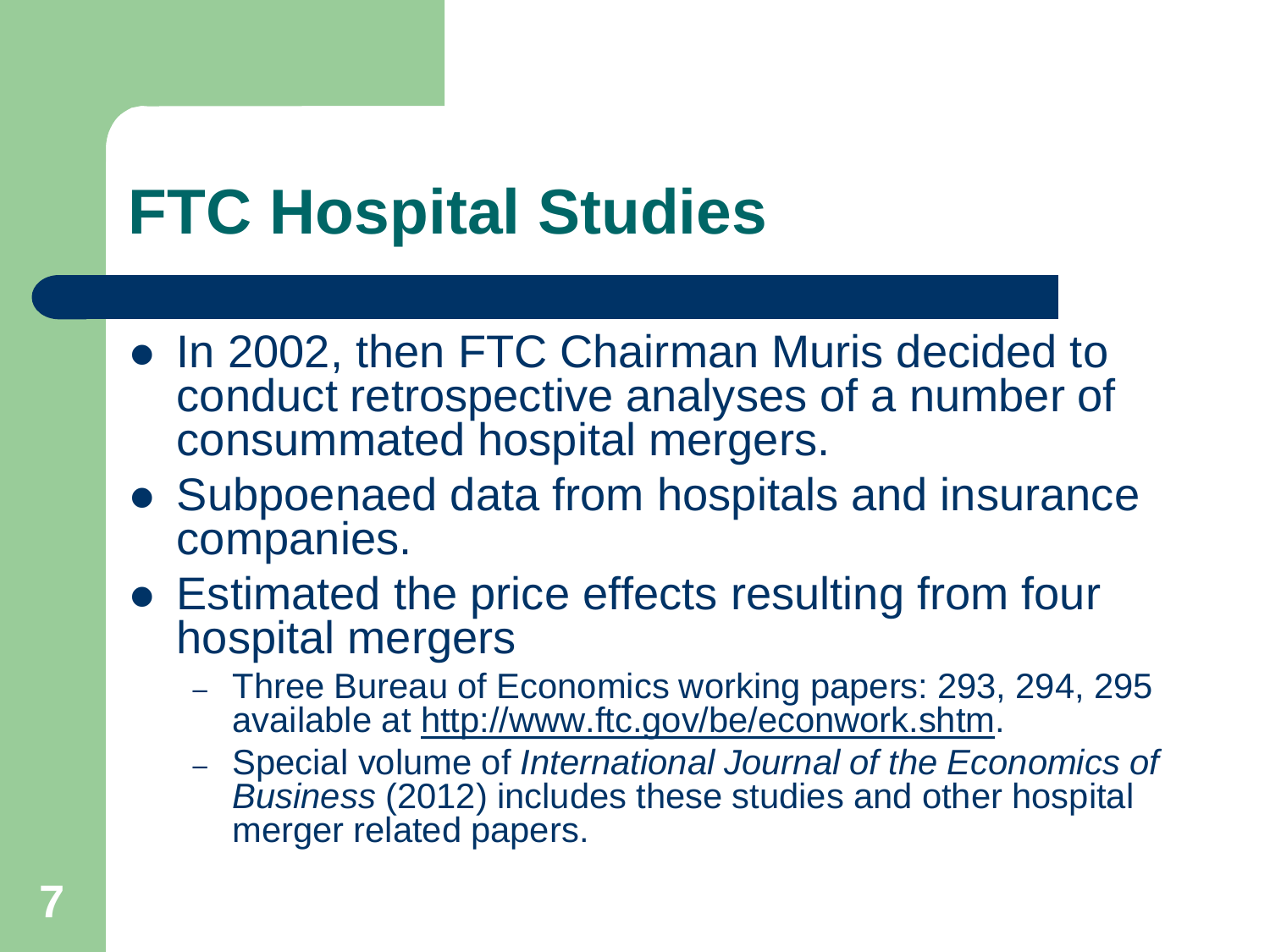# **Outcomes of Hospital Research**

- Show previous methodology does not identify problematic mergers
	- Many economists now explicitly model bargaining between hospitals and insurers.
		- Patient flow information is used to identify bargaining model.
- Successful challenge of a consummated merger
	- FTC vs Evanston/Northwestern/Highland Park
- FTC now has a very active prospective merger enforcement program
	- Four hospital mergers blocked or abandoned since 2008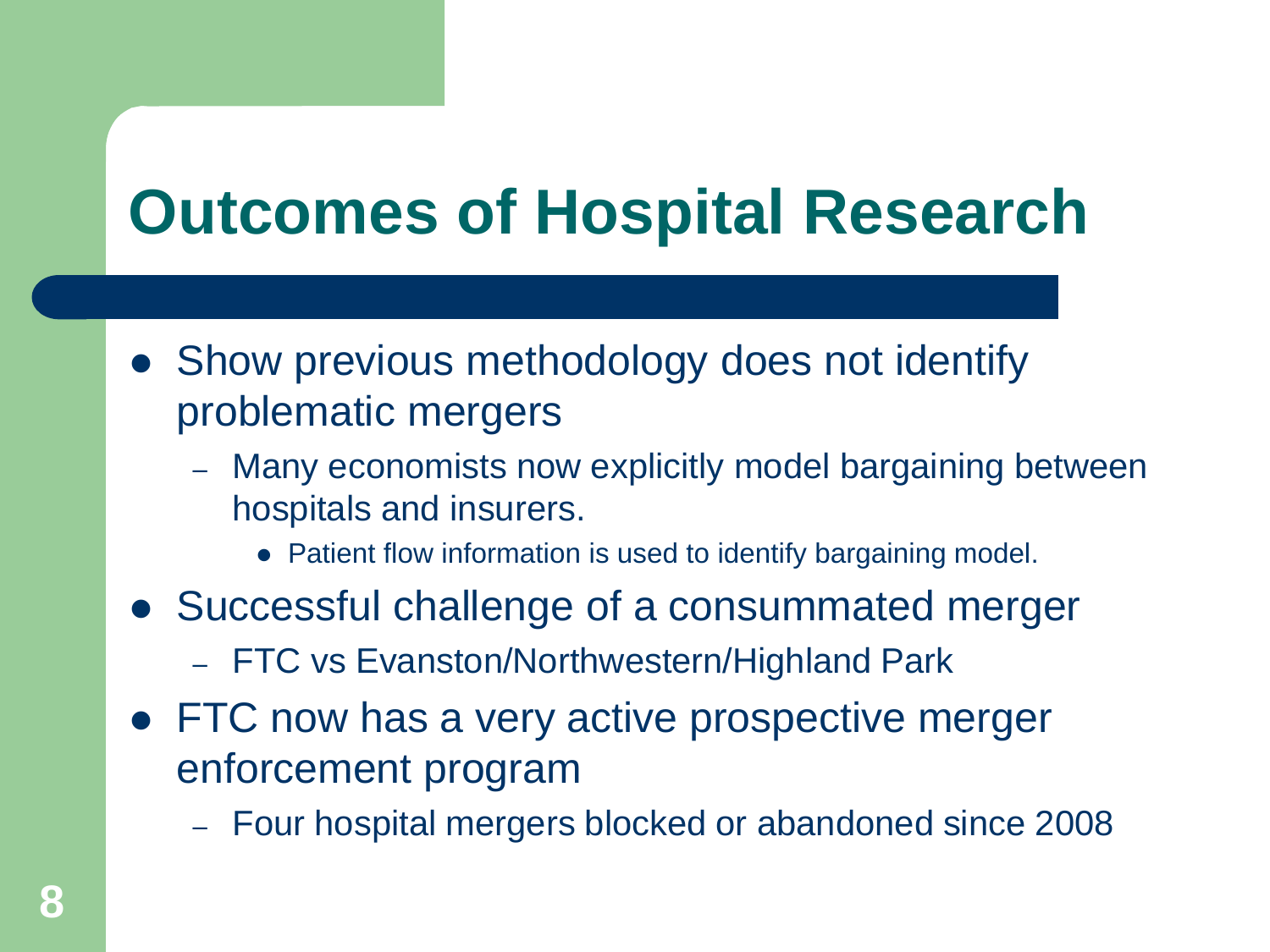### **Gasoline Studies**

- Concern that increased market concentration resulting from mergers was responsible for increased gasoline prices.
- Bureau of Economics staff conducted five studies of seven consummated mergers in the petroleum industry.
	- Working Papers: 270, 278, 291, 300 available at <http://www.ftc.gov/be/econwork.shtm>
	- *American Economic Review, Papers and Proceedings*, May, 2011
- Studies by Bureau of Economics Staff do not find evidence of a significant increase in retail price following the studied mergers.
	- Other studies using different modeling approaches find price increases following some of these mergers, e.g., GAO (2004), Hastings (2004), Hastings and Gilbert (2005).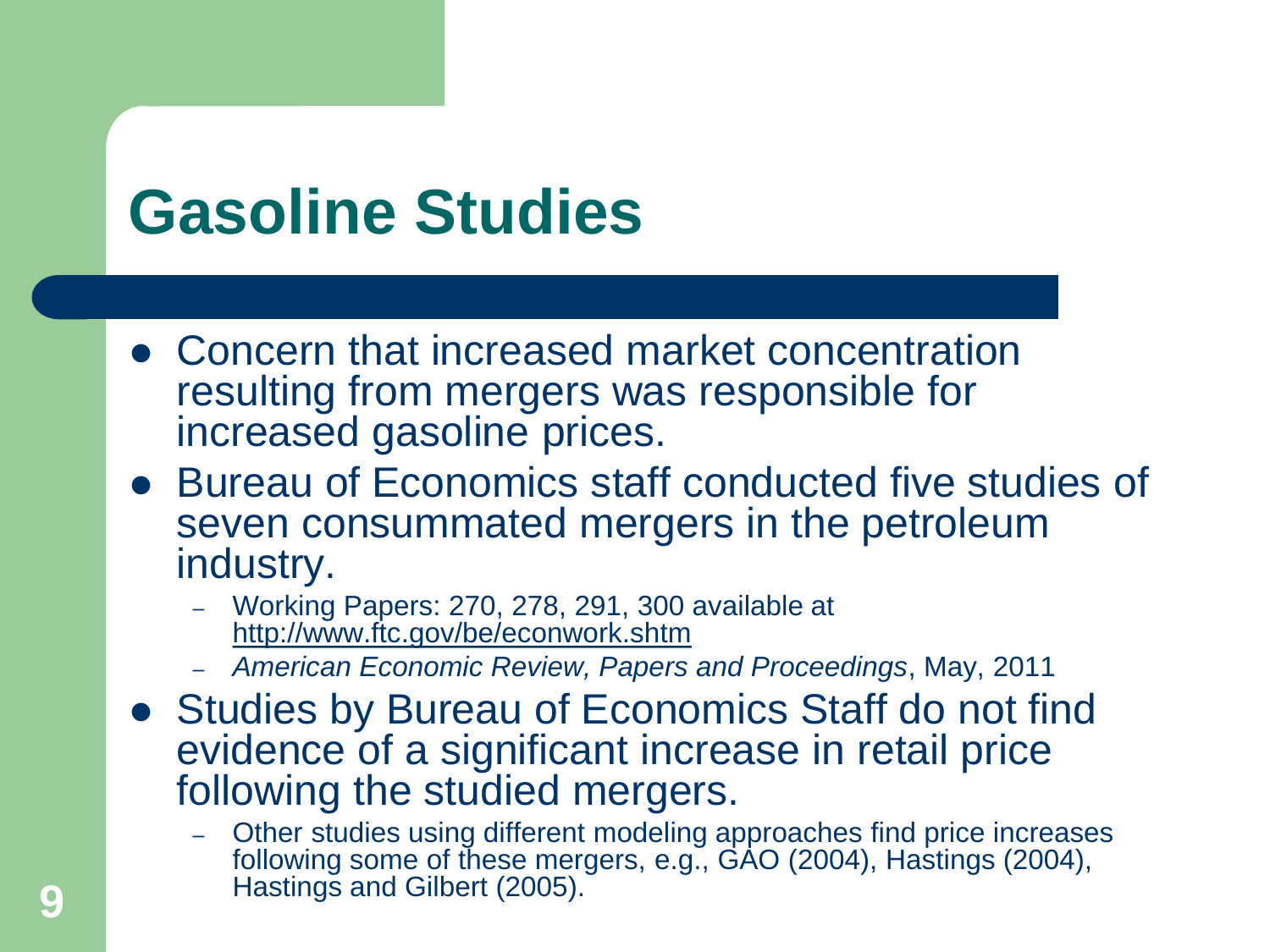### **Criticism of Merger Retrospective Studies**

#### Case Studies

- How can we generalize findings?
- Carlton (2009): Study many mergers to learn about distribution of merger price effects.
	- Mergers in unconcentrated markets
	- Mergers in concentrated markets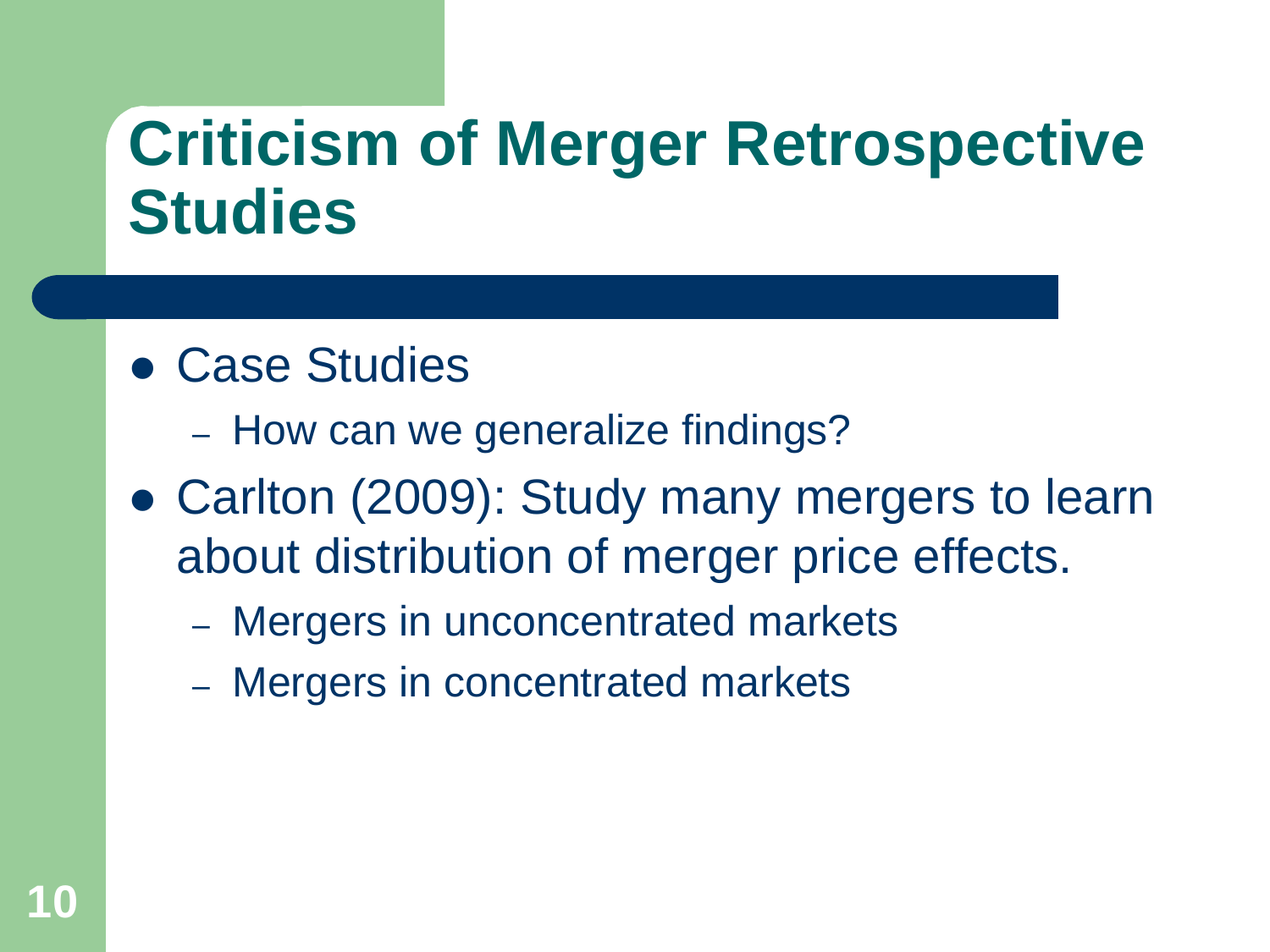#### **Retail Markets**

**11**

- "Do Retail Mergers Affect Competition? Evidence from Grocery Retailing"
	- Hosken, Olson, Smith (2012)
	- BE Working Paper 313, available at http://www.ftc.gov/be/workpapers/wp313.pdf
- Estimate price effects of supermarket mergers
- Examine many mergers taking place at roughly same point in time.
	- 14 U.S. markets in 2007 or 2008
- Different levels of concentration
	- 8 in highly concentrated markets (HHI>2500)
	- 6 in moderate or unconcentrated markets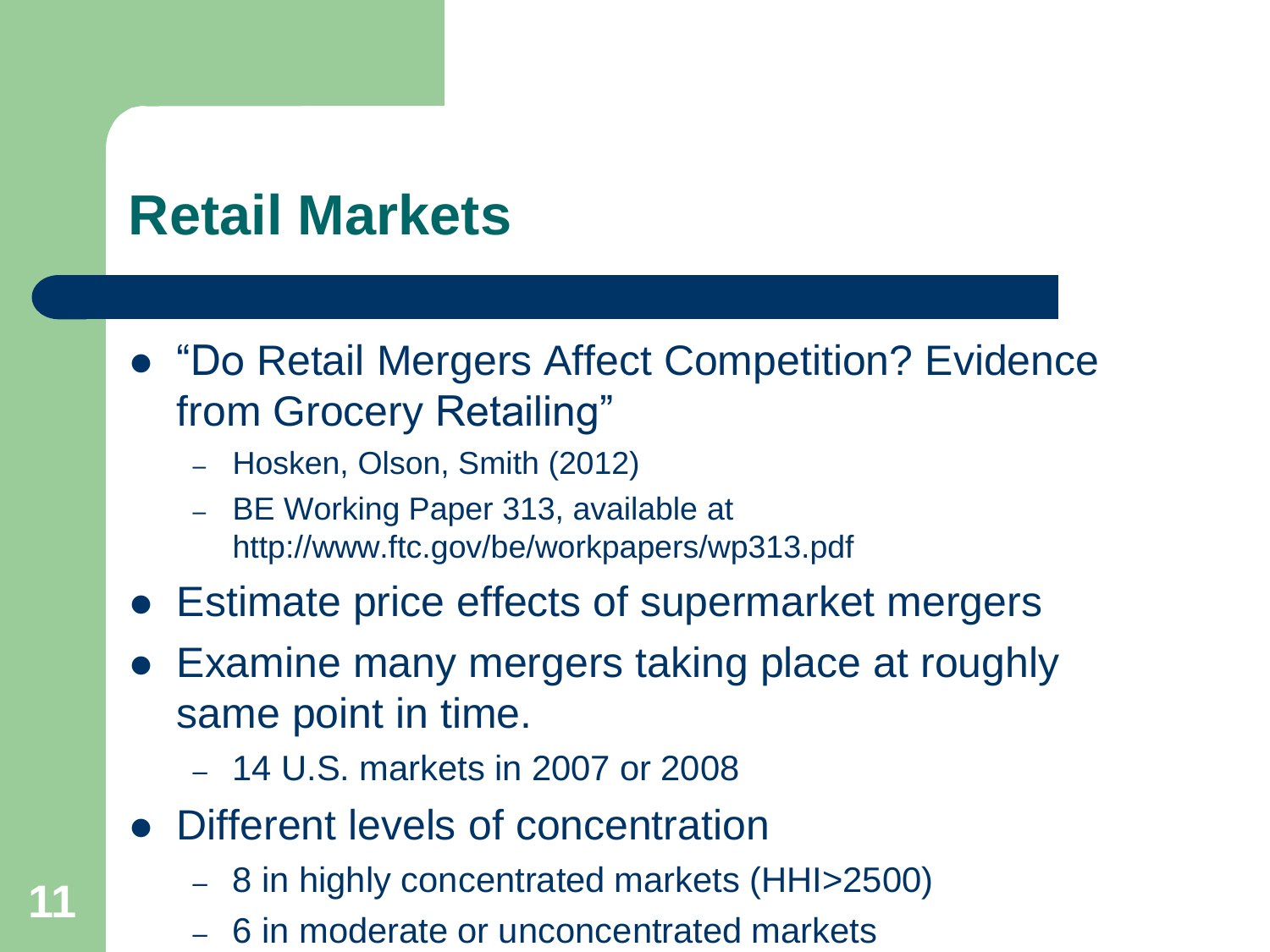# **Findings**

- Prices increased in 5 markets
	- 4 were highly concentrated.
- Prices decreased in 5 markets
	- Only 1 highly concentrated.
- Conclusions:
	- HHI thresholds are a useful enforcement screen.
		- Mergers in unconcentrated markets are rarely problematic.
		- Mergers in concentrated markets are sometimes, but not always, problematic.
	- Price reductions consistent with merger efficiencies.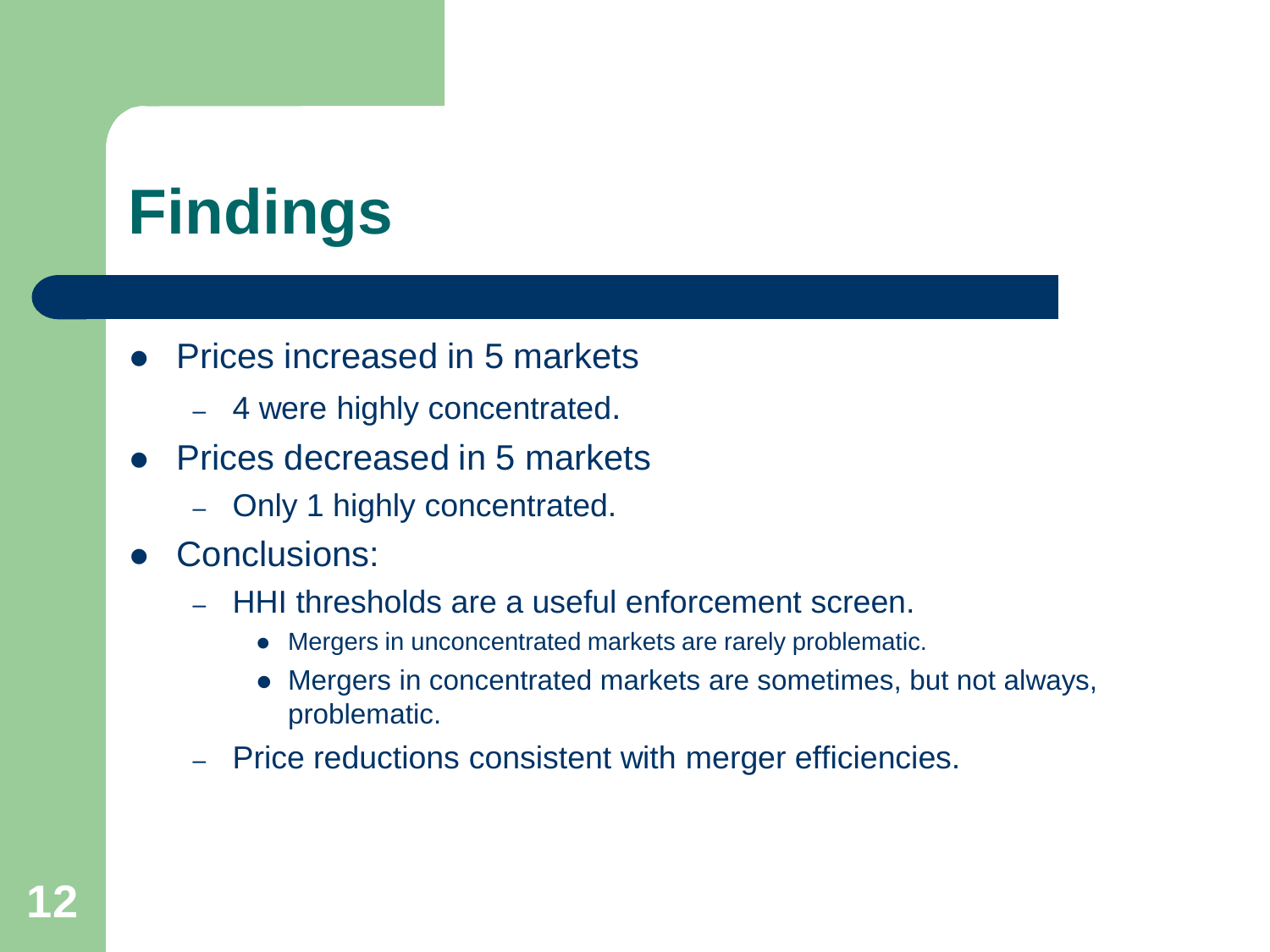#### **Unilateral Effects: Differentiated Products**

- Focus on how mergers change the merged firm's pricing incentives.
	- Deneckere and Davidson (1985)
- Introduced in 1992 Horizontal Merger Guidelines
- Commonly assumed model for simulating merger price effects
	- Hausman, Leonard, Zona (1994), Nevo (2000)
- Empirical evidence unilateral effects are important?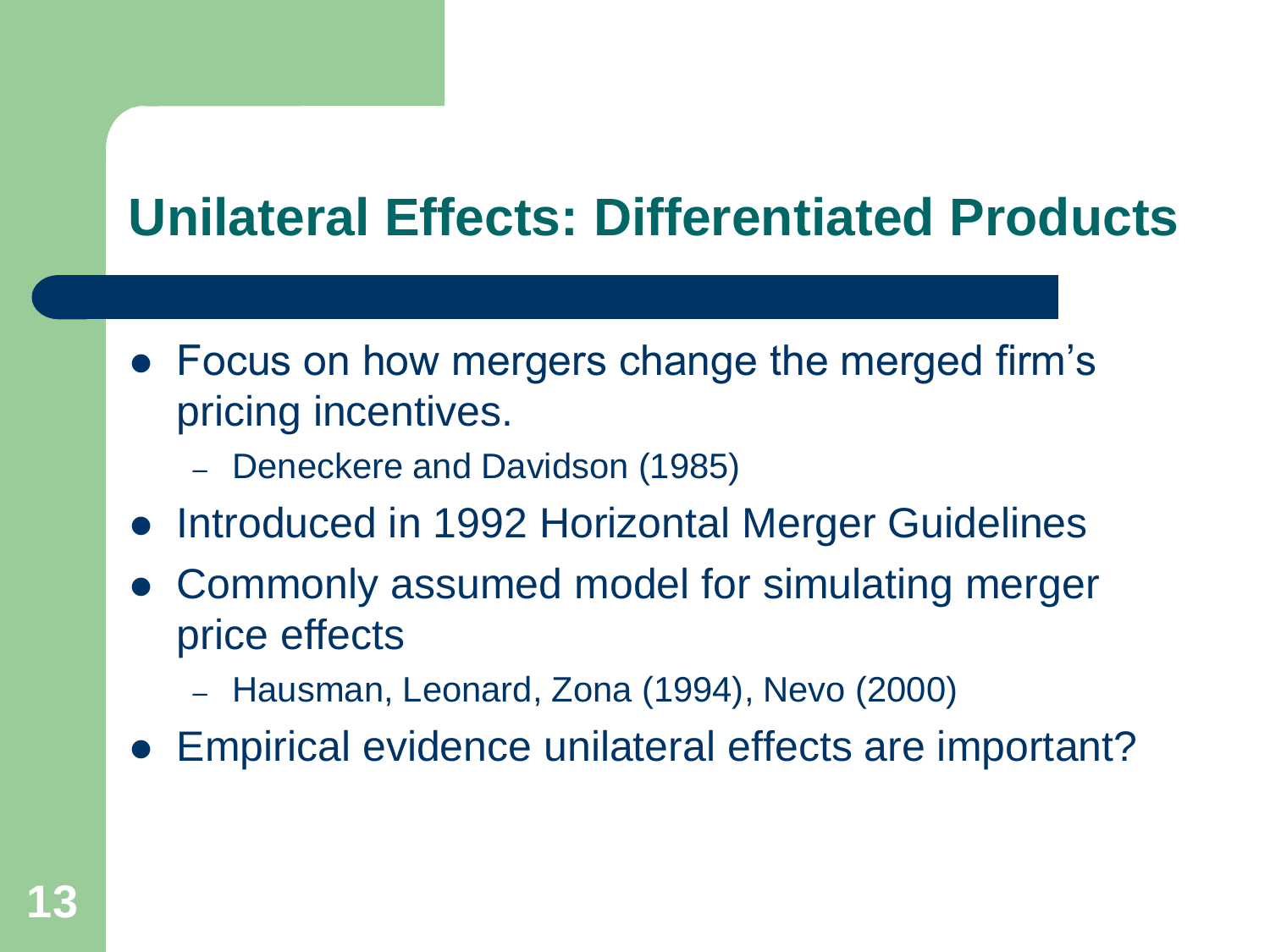### **Unilateral Effects: Consumer Goods Markets**

- Ashenfelter and Hosken (2010)
	- 5 Consumer Products mergers in late 1990s
		- Find prices increase following 4 of 5 mergers
- Ashenfelter, Hosken, Weinberg (2013)
	- Examine Maytag/Whirlpool appliance merger
		- Price increases in 2 of 4 most affected markets
- Weinberg and Hosken (forthcoming)
	- Evaluate merger simulation methodologies using data on two consummated mergers.
		- Find merger simulation sensitive to assumed demand model.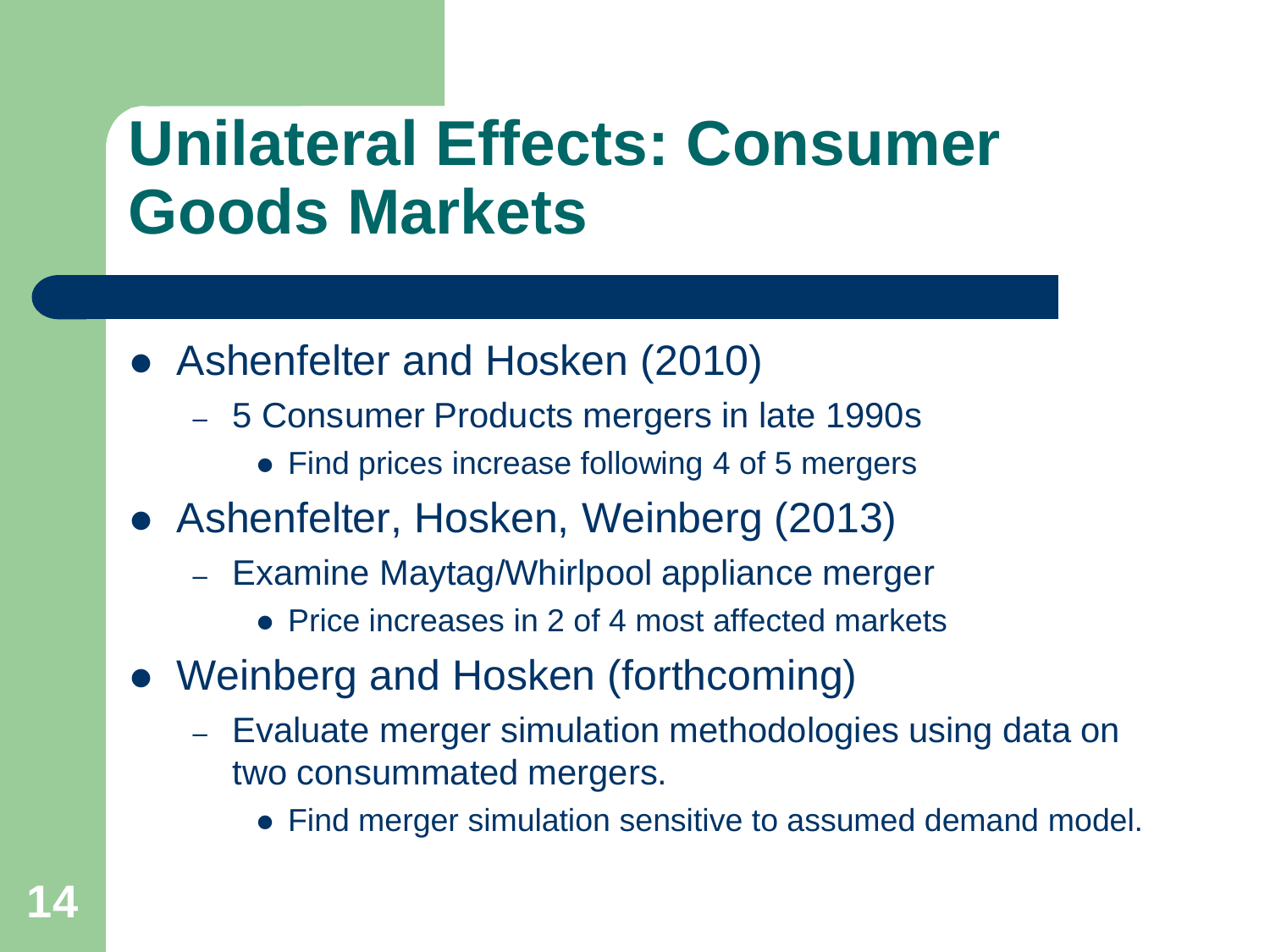### **Divestiture Study: J&J/Pfizer**

- Examine the effectiveness of divestitures resulting from a large merger.
	- Divestiture of 6 consumer products following Johnson and Johnson's purchase of Pfizer's consumer health division.
- Determine if the divestiture maintained competition in affected markets
	- Were brands as effective with a new owner?
	- Did prices rise or output fall?
- Finding:
	- "Overall, the results are consistent with the view that the divestitures maintained the pre-transactional level of competition"
- Bureau of Economics Working paper 296 available at: **15** http://www.ftc.gov/be/workpapers/wp296.pdf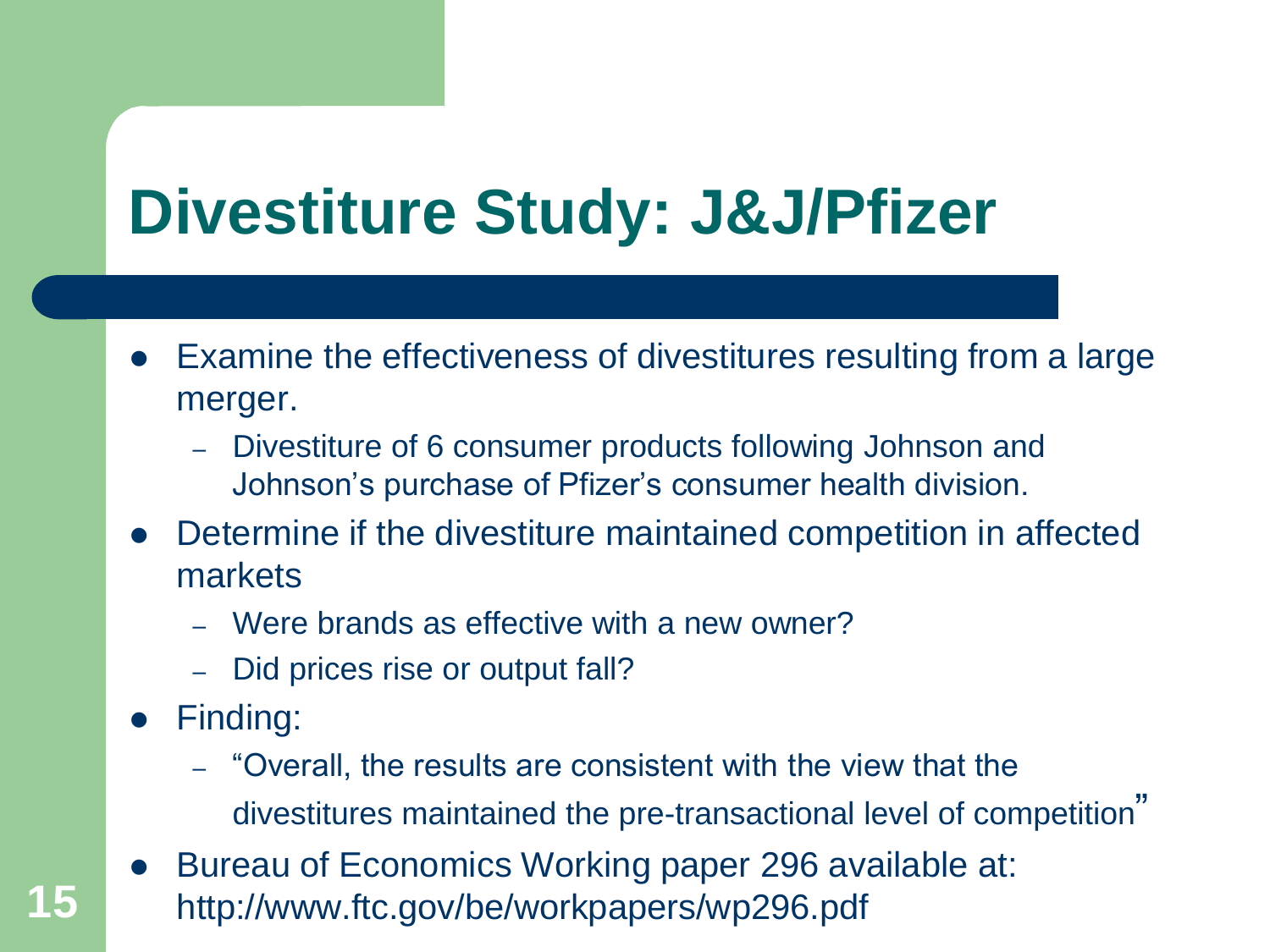### **Conclusions**

- Retrospective analyses are essential to evaluate enforcement effectiveness and enforcement methodologies.
- With limited resources focus on:
	- Critical Industries
	- Studies that can evaluate enforcement tools
		- Merger Simulation
		- Divestiture Policy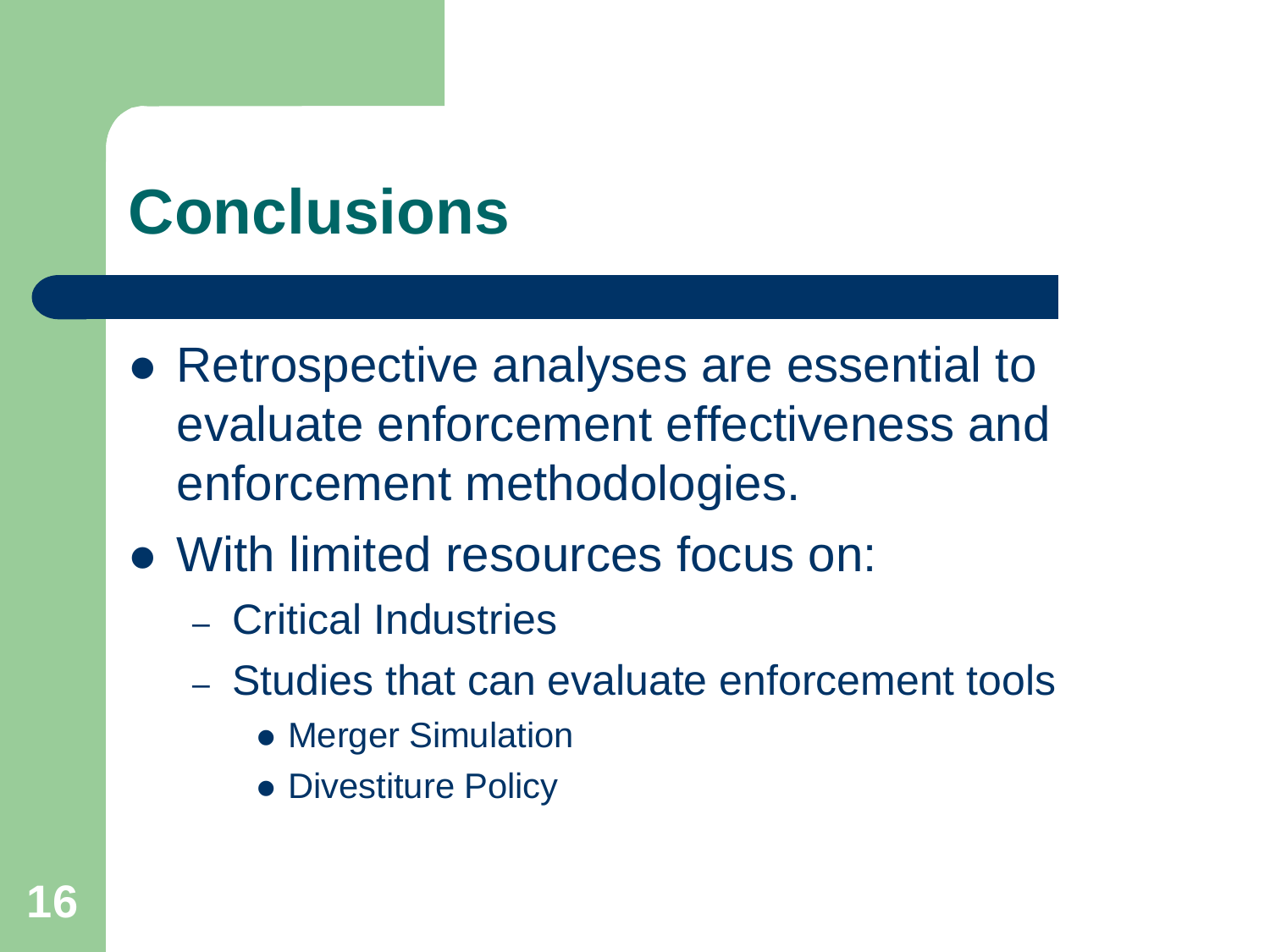#### **• Hospital Studies**

- All published in 2012 special issue of International Journal of the Economics of Business
- Haas-Wilson and Garmon, "Two Hospital Mergers on Chicago's North Shore: A Retrospective Study"
- Tenn, "The Price Effects of Hospital Mergers: A case study of the Sutter-Summit Transaction"
- Thompson, "The Effect of Hospital Mergers on Inpatient Prices: A Case Study of the New Hannover-Cape Fear Transaction"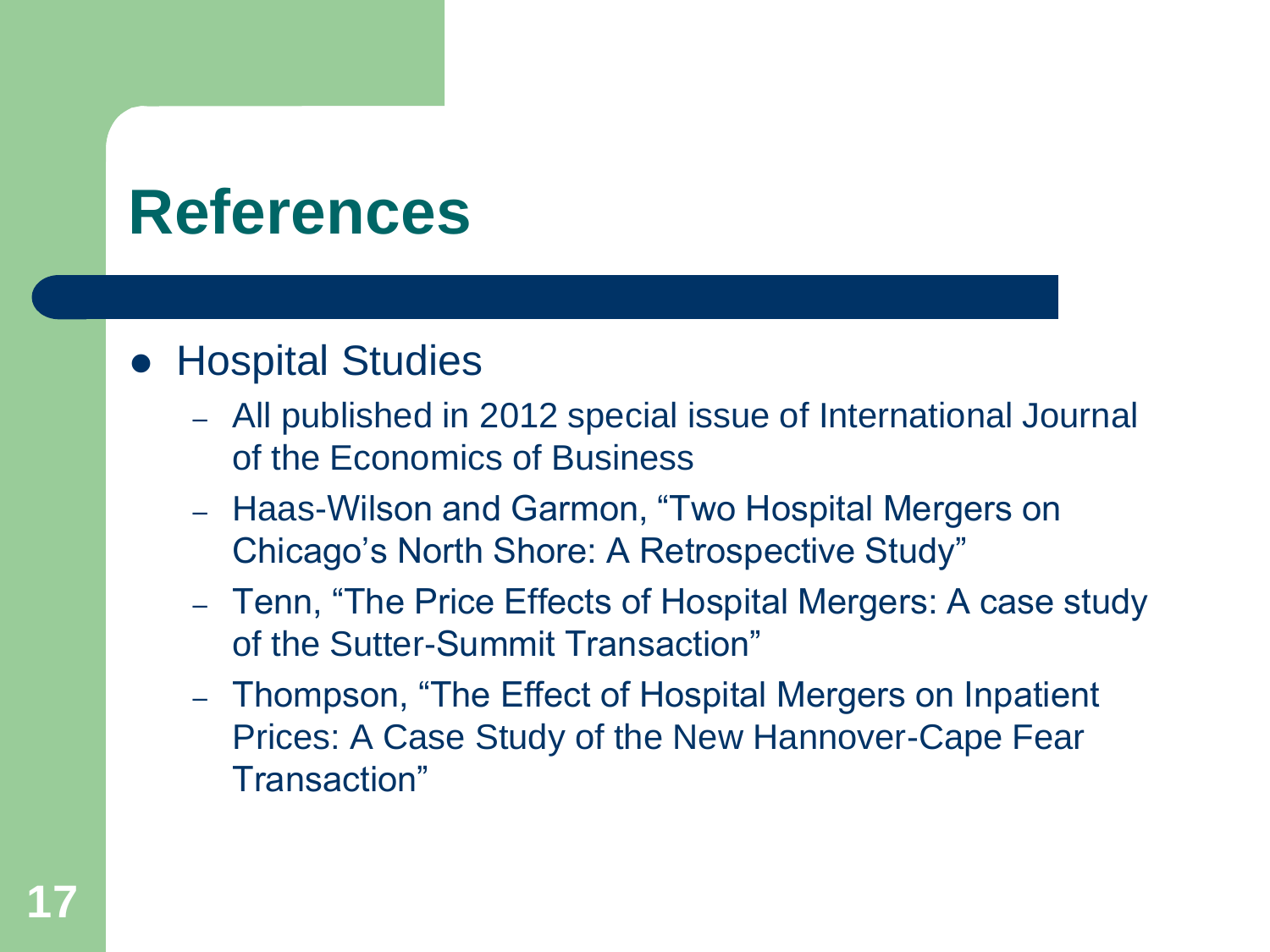#### Petroleum Studies

- Taylor and Hosken, (2007) "The Economic Effects of the Marathon Ashland Joint Venture: The Importance of Industry Supply Shocks and Vertical Market Structure" *Journal of Industrial Economics*
- Simpson and Taylor, (2008), "Do Gasoline Mergers Affect Consumers' Prices? The Marathon Ashland and UDS Transaction" *Journal of Law and Economics*
- Taylor, Kreisle, and Zimmerman, (2010) "Vertical Relationships and Competition in Retail Gasoline Markets: Comment," *American Economic Review*
- Hosken, Taylor, and Silvia, (2011), "Does Concentration Matter? Measurement of Petroleum Merger Price Effects" *American Economic Review Papers and Proceedings*
- Silvia and Taylor, (2013), "Petroleum Mergers and Competition in the Northeast United States" *International Journal of the Economics of*  **18** *Business*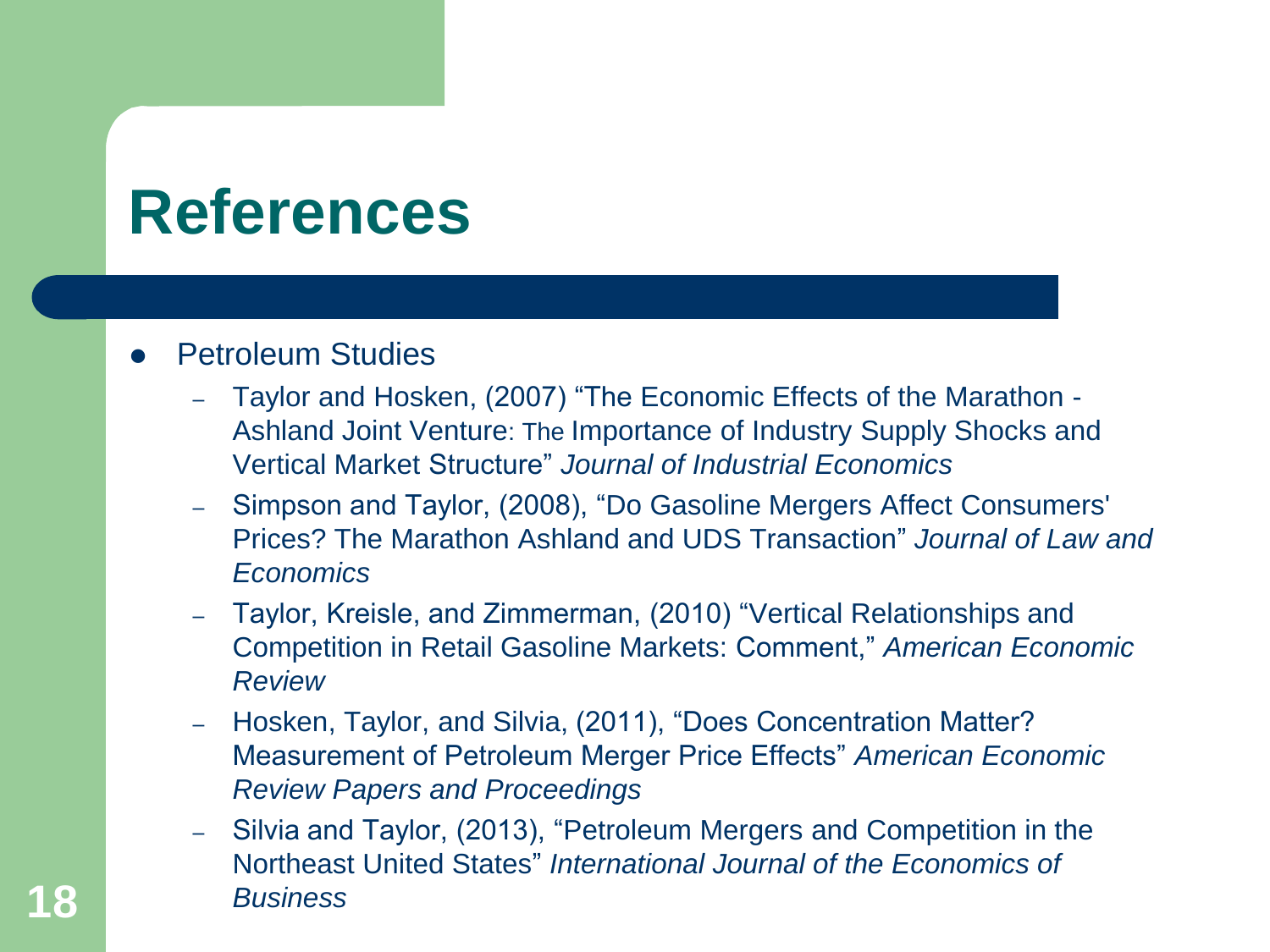#### Consumer Products

- Ashenfelter and Hosken, (2010), "The Effect of Mergers on Consumer Prices: Evidence from Five Mergers on the Enforcement Margin" *Journal of Law and Economics*
- Ashenfelter, Hosken, and Weinberg, (2013), "The Price Effects of a Large Merger of Manufacturers: A Case Study of Maytag-Whirlpool" *American Economic Journal: Policy*
- Weinberg and Hosken, forthcoming, "Evidence on the Accuracy of Merger Simulations" *Review of Economics and Statistics*